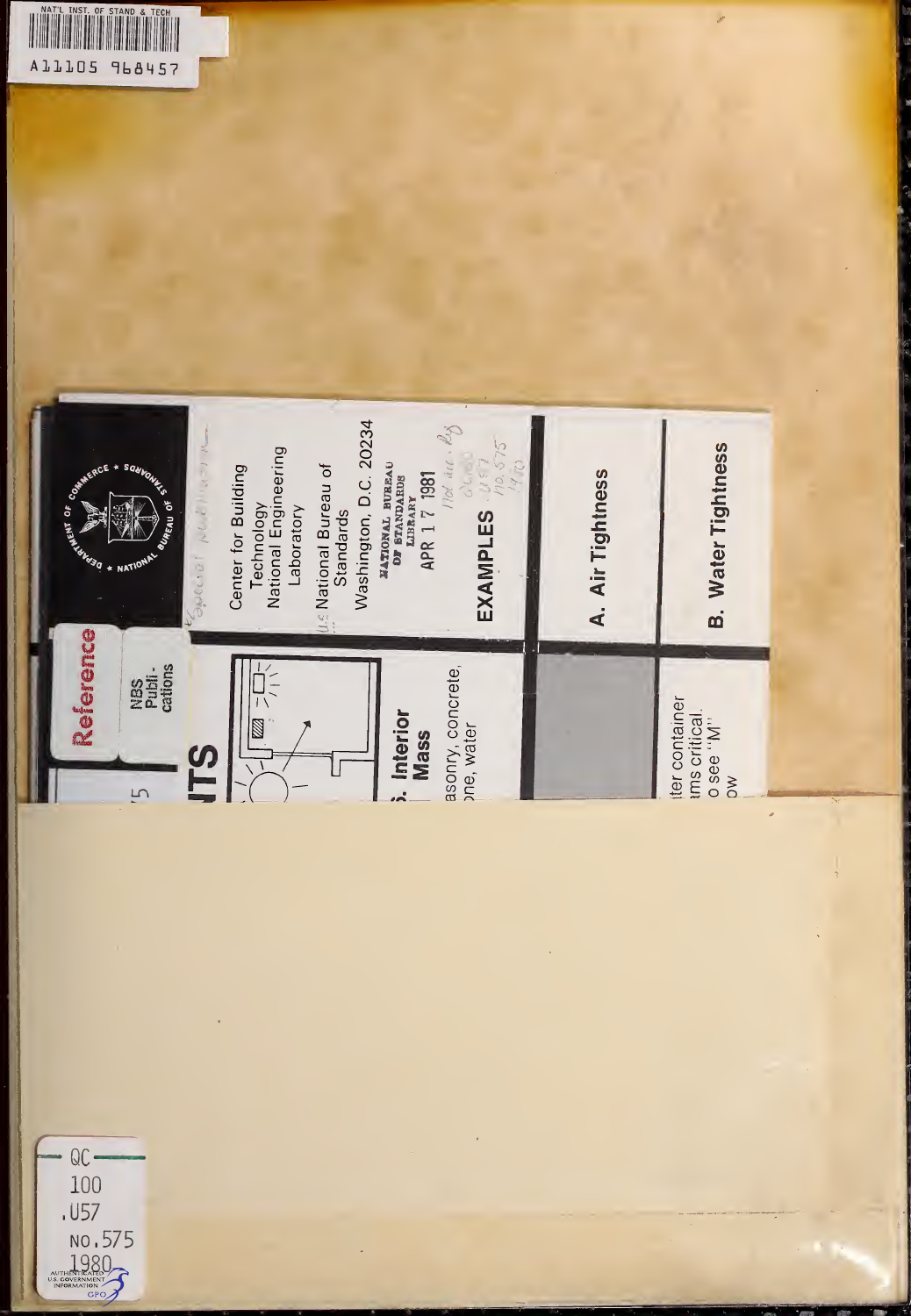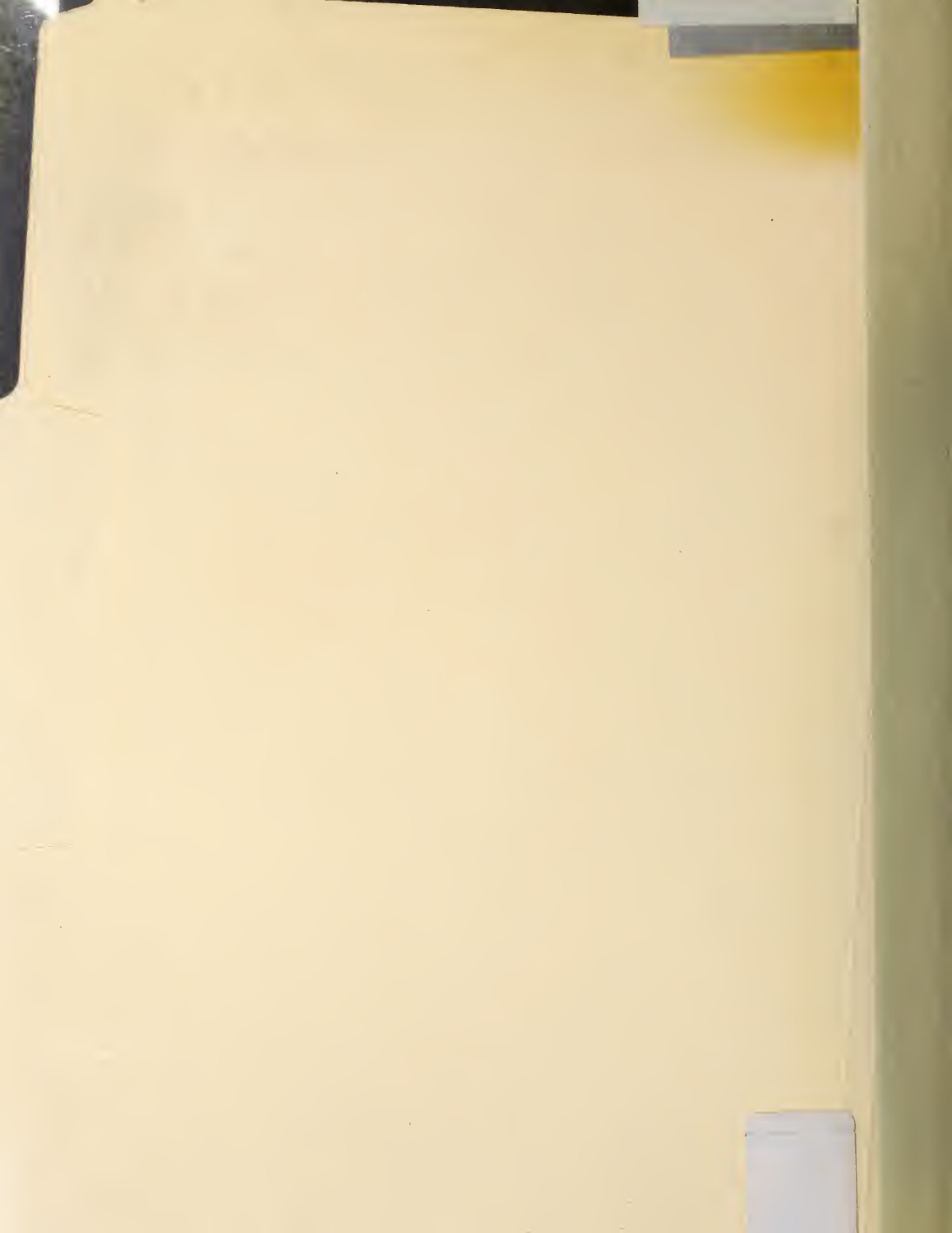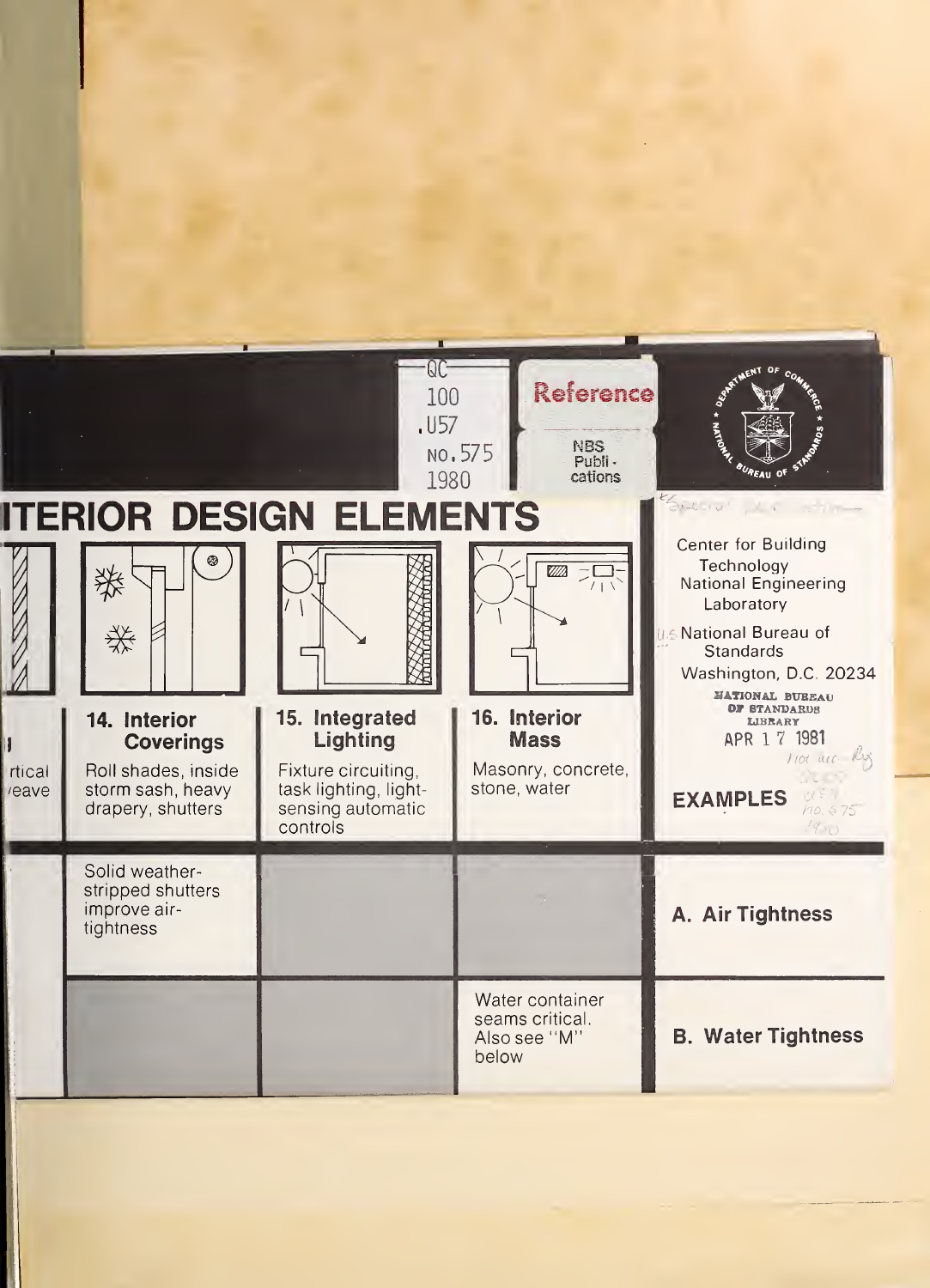$\mathcal{O}(\mathcal{A})$  .  $\mathcal{L}^{\mathcal{L}}$  $\sim$  $\mathcal{L}^{\mathcal{L}}(\mathcal{C})$  .

 $\mathcal{S}_{\mathbf{r}_2}$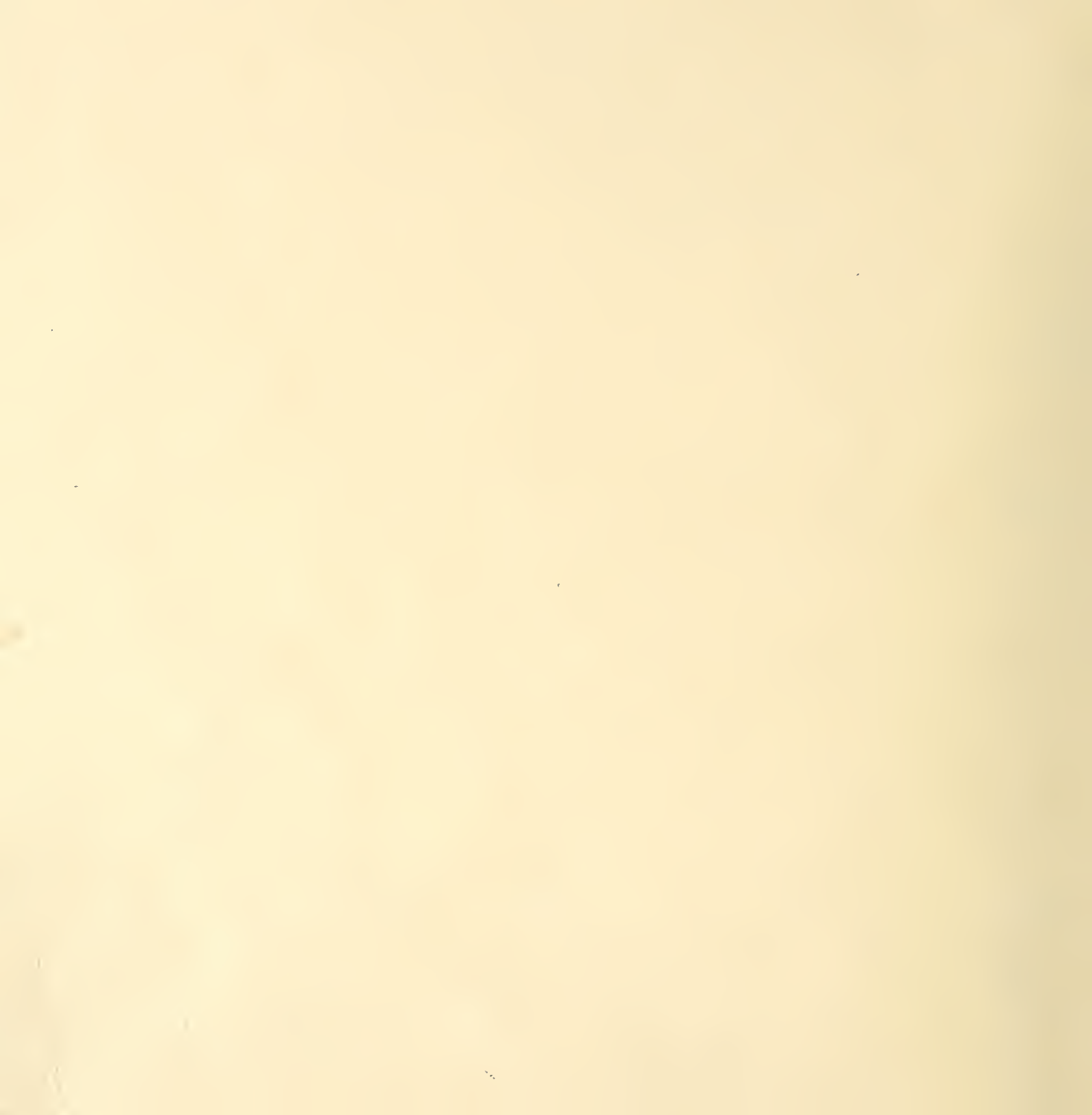

|                                                                                                                                                                                                                         |                                                                                                                                                                                                                                                                                                                                                           | -01 -<br>100<br><b>DESIGN FOR BETTER WINDOW PERFORMANCE</b><br>keference<br>. <sub>U</sub> 57<br>NBS<br>Publi<br>NO. 57!<br>1980<br>cations<br><b>GLAZING DESIGN ELEMENTS</b><br><b>FRAME DESIGN ELEMENTS</b><br><b>INTERIOR DESIGN ELEMENTS</b><br><b>EXTERIOR DESIGN ELEMENTS</b> |                                                                                                    |                                                                                                                           |                                                                                                                                                                  |                                                                                                                                                                                                              |                                                                                                                                      |                                                                                                                                     |                                                                                                                                                                                        |                                                                            |                                                                                                                                                    |                                                                                                                 |                                                                                                                                                    |                                                                                                             |                                                                                                            |                                                                                               |                                                                                                                                                                       |
|-------------------------------------------------------------------------------------------------------------------------------------------------------------------------------------------------------------------------|-----------------------------------------------------------------------------------------------------------------------------------------------------------------------------------------------------------------------------------------------------------------------------------------------------------------------------------------------------------|-------------------------------------------------------------------------------------------------------------------------------------------------------------------------------------------------------------------------------------------------------------------------------------|----------------------------------------------------------------------------------------------------|---------------------------------------------------------------------------------------------------------------------------|------------------------------------------------------------------------------------------------------------------------------------------------------------------|--------------------------------------------------------------------------------------------------------------------------------------------------------------------------------------------------------------|--------------------------------------------------------------------------------------------------------------------------------------|-------------------------------------------------------------------------------------------------------------------------------------|----------------------------------------------------------------------------------------------------------------------------------------------------------------------------------------|----------------------------------------------------------------------------|----------------------------------------------------------------------------------------------------------------------------------------------------|-----------------------------------------------------------------------------------------------------------------|----------------------------------------------------------------------------------------------------------------------------------------------------|-------------------------------------------------------------------------------------------------------------|------------------------------------------------------------------------------------------------------------|-----------------------------------------------------------------------------------------------|-----------------------------------------------------------------------------------------------------------------------------------------------------------------------|
| <b>I.S. DEPARTMENT OF</b><br><b>COMMERCE</b><br>hilip M. Klutznick<br><b>Secretary</b><br>uther H. Hodges, J<br>Deputy Secretary<br><b>Assistant Secretary for</b><br><b>Productivity, Technology</b><br>and Innovation |                                                                                                                                                                                                                                                                                                                                                           |                                                                                                                                                                                                                                                                                     |                                                                                                    |                                                                                                                           |                                                                                                                                                                  |                                                                                                                                                                                                              | 爛                                                                                                                                    | $\mathscr{A}^{\diamondsuit}$<br>$\alpha$                                                                                            |                                                                                                                                                                                        |                                                                            |                                                                                                                                                    |                                                                                                                 |                                                                                                                                                    |                                                                                                             |                                                                                                            | $\overline{\mathbb{Z}}$                                                                       | Center for Building<br><b>Technology</b><br>National Engineering<br>Laboratory<br>National Bureau of<br>Standards<br>Vashington, D.C. 20234<br><b>HATIONAL BUBEAU</b> |
| ATIONAL BUREAU OF<br><b>TANOARDS</b><br>inest Ambler, Director<br><b>EXAMPLES</b>                                                                                                                                       | Landscaping<br>shade trees and<br>windbreaks con-<br>isting of hedges.<br>tree lines, fences                                                                                                                                                                                                                                                              | 2. Shades<br>Sun screens<br>louvers, awnings,<br>archilectural<br>projections                                                                                                                                                                                                       | 3. Coverings<br>Roll blinds,<br>shutters, storm<br>sash                                            | 4. Sun<br>Orientation<br>South-facing<br>windows.                                                                         | 5. Insulated<br><b>Frames</b><br>Wood or metal<br>with a thermal<br>areak.                                                                                       | 6. Opening Type<br>Casement, awning.<br>double-hung,<br>sliding, jalousie,<br>pivoting and<br>onne                                                                                                           | Weatherstrip<br>Pile, vinyl, foam,<br>brass, or copper                                                                               | 8. Hardware<br>Latches, operati<br>devices, locks,<br>and hinges                                                                    | 9. Multi Glazing<br>Fused-edge or<br>organically sealed<br>insulating glass                                                                                                            | 10. Reflective<br>Glazing<br>Reflective coated<br>glass or films           | 11. Plastic<br>Glazing<br>Polycarbonate<br>(PC) or acrylic<br>(AC) sheet                                                                           | 12. Glass Block<br>Hollow masonry<br>units of glass                                                             | 13. Interior<br><b>Shading</b><br>Venetian or vertica<br>blinds, open-weav<br>drapery                                                              | 14. Interior<br><b>Coverings</b><br>Roll shades, inside<br>storm sash, heavy<br>drapery, shutters           | 15. Integrated<br>Lighting<br>Fixture circuiting<br>task lighting, light-<br>sensing automatic<br>controls | 16. Interior<br><b>Mass</b><br>Masonry, concrete,<br>stone, water                             | OF STANDARDS<br>APR 1 7 1981<br><b>EXAMPLES</b>                                                                                                                       |
| 4. Air Tightness                                                                                                                                                                                                        | Reduced potential for water or air leakage<br>Reduced potential<br>to the extent the device shields the window.<br>for water or air<br>Provide positive drainage for trapped water<br>eakage to extent<br>Lack of drainage and freezing can increase<br>hat windbreak<br>air and water leakage<br>iields the window<br>educing wind and<br>water velocity |                                                                                                                                                                                                                                                                                     |                                                                                                    | May or may not<br>coincide with<br>optimum<br>orientation for<br>summer prevailing<br>breezes vs. winter<br>wind. Correct | Are as important as insulating value. Per<br>formance varies greatly with quality of win-<br>dow and type of operation. Hinged win-                              | dows tend to be more airtight than vert. or<br>horiz, sliding units. Excellent to minimum<br>erformance: 0.1 to 0.5 cfm per crack foot<br>26 mph wind. ASTM e283-73 test. Note                               | Since tightness<br>degrades with use.<br>ease of<br>replacement<br>essential. Pile type<br>w/fin desirable for<br>sliding units; use | By cam action<br>hardware can force<br>tight closure of<br>sash. Improper<br>design can twist<br>frame causing<br>increased air and | Drain sill channels                                                                                                                                                                    |                                                                            | Large thermal<br>movement requires<br>large edge<br>clearance, deep<br>containment.<br>gaskets or flexible<br>sealants                             | Seal at joint<br>between adjacent<br>construction and<br>glass block<br>important.<br>Expansion can be<br>great | Negligible                                                                                                                                         | Solid weather-<br>stripped shutters<br>improve air-<br>lightness                                            |                                                                                                            |                                                                                               | A. Air Tightness                                                                                                                                                      |
| B. Water Tightness                                                                                                                                                                                                      |                                                                                                                                                                                                                                                                                                                                                           |                                                                                                                                                                                                                                                                                     |                                                                                                    | conflicting<br>orientation<br>equirements by<br>using other design<br>elements such as                                    | aler penetration test used for evaluatio                                                                                                                         | ecify mfgr's production average. Provide<br>sitive drainage and keep weeps clear<br>opper, awning or jalousie provide some<br>in protection when open. ASTM E-331                                            | compression or<br>spring type for<br>hinged units                                                                                    | water infiltration                                                                                                                  | well to prevent<br>failure of organic<br>edge seal of glass                                                                                                                            |                                                                            |                                                                                                                                                    |                                                                                                                 |                                                                                                                                                    |                                                                                                             |                                                                                                            | Water container<br>seams critical<br>Also see "M"<br>below                                    | <b>B. Water Tightness</b>                                                                                                                                             |
| C. Natural<br>Ventilation                                                                                                                                                                                               | May impede natural ventilation. Even insect<br>A windbreak may<br>screen reduces air flow by 50%<br>alter summer wind<br>direction and in-<br>crease or decreas<br>local velocity                                                                                                                                                                         |                                                                                                                                                                                                                                                                                     |                                                                                                    | wind scocps Of<br>planting                                                                                                |                                                                                                                                                                  | Direction and axis<br>of opening directs<br>air flow. Openable<br>free area critical                                                                                                                         |                                                                                                                                      | May limit how<br>window opens thus<br>affecting quantity<br>and quality of<br>ventilation                                           |                                                                                                                                                                                        |                                                                            |                                                                                                                                                    | Operable vents<br>available same<br>size as block l<br>nodule                                                   | Concurrent<br>shading and<br>ventilation<br>desirable                                                                                              | Closed mode may<br>preclude natural<br>ventifation                                                          |                                                                                                            | Mass cooled by<br>night air can<br>provide daytime<br>cooling                                 | C. Natural<br>Ventilation                                                                                                                                             |
| D. Insulation                                                                                                                                                                                                           | Windbreaks and shades will reduce rate of<br>erosion of insulating layer of air at surface<br>of glass to extent window is shielded from<br>wind                                                                                                                                                                                                          |                                                                                                                                                                                                                                                                                     | Dead air space<br>between covering<br>and window<br>nsulales. More<br>airlight coverings<br>hetter | Sol-air temperatur<br>useful concept.<br>See ASHRAE<br>Handbook of<br>Fundamentals<br>Locate spaces to                    | ould be<br>becified with<br>multiple glazing in<br>moderate and<br>evere climates                                                                                |                                                                                                                                                                                                              |                                                                                                                                      |                                                                                                                                     | Storm $= 0.5$<br>Double $= 0.6$<br>$(y_2$ " space)                                                                                                                                     | 1.R. refl. $= 0.7$<br>Sol. refl. $= 0.9$                                   | Single glass U-value: (winter) = $1.10$ btu/ft <sup>2</sup> h f<br>Polycarbonate or<br>$acyclic = 106$                                             | 12" sq. face<br>1 cavity = $0.52$<br>$2$ cavity = 0.44                                                          | Minimal if free<br>movement of room<br>air between device.<br>and window i                                                                         | Depends on air-<br>tightness of<br>covering and<br>tightness of edge                                        |                                                                                                            | Davlime heat loss<br>reduced because<br>mass absorbs he<br>reducing over-<br>healing of space | <b>D.</b> Insulation                                                                                                                                                  |
| E. Solari<br>Admittance                                                                                                                                                                                                 | Trees and tall<br>hedges can reduce<br>insulation                                                                                                                                                                                                                                                                                                         | Ventilate space<br>velween window<br>and shade at top<br>and bottom. Re-<br>nove or adjust to<br>dmit winter sun                                                                                                                                                                    | Reduced solar<br>gain according to<br>shading coefficien<br>Adjust to admit<br>winter sun          | receive winter sun<br>during time of<br>occupancy                                                                         | Excessive widths of sash and frame mem-<br>bers reduce solar gain. Use net glazing<br>areas for calculations                                                     |                                                                                                                                                                                                              |                                                                                                                                      |                                                                                                                                     | $(y_8 + y_8)$ clear:<br>$\frac{\text{sc}}{\% \text{ sol}} = \frac{0.89}{69}$                                                                                                           | Low example<br>$\text{sc} = 0.38$<br>% sol = $17$                          | $\frac{1}{8}$ alass: shading coeff. (sc) = 1.0, % sol transmission (sol) = 87<br>$0.98$ AC<br>0.98 PC<br>$% sol = 85 AC$<br>82 PC                  | High example<br>$\text{sc} = 0.65$<br>% sol = $60$                                                              | /en. Blind = $0.6^{\circ}$<br>Open weave<br>curtains = $0.8^*$<br>Closed                                                                           | Shading coeff $V_8$ " gl = 1.0<br>Roll shade 0.3<br>Tight weave<br>curtains = $03^{\circ}$<br><b>Closed</b> |                                                                                                            | Solar heat<br>absorbed by mass<br>permits greater<br>glass area, w/o<br>overheating           | E. Solar<br>Admittance                                                                                                                                                |
| <b>E. Daylighting</b>                                                                                                                                                                                                   | Il overdone, shading can necessitate ex-<br>Landscaping<br>pensive electric lighting. Ideally, device<br>ements may<br>blcck daylıqhl<br>should reflect light to ceiling for maximum<br>depth of daylight penetration into room<br>if in overgrown<br>condition                                                                                           |                                                                                                                                                                                                                                                                                     |                                                                                                    | Intensive solar<br>exposure for winter<br>heating may cause<br>glare. Provide<br>control using<br>design elements         | Frame interior faces should be a light color<br>to reduce contrast glare. Position window<br>head near ceiling for maximum room depth<br>of daylight penetration |                                                                                                                                                                                                              |                                                                                                                                      |                                                                                                                                     | % vis = $81$                                                                                                                                                                           | Low example<br>% vis = $15$                                                | $\frac{1}{8}$ " glass: % visible transmission (vis) = 90<br>$\%$ vis = 92 AC<br>High example<br>$= 88$ PC<br>$\%$ vis = 75                         |                                                                                                                 | Experimental<br>eflective Venetian-<br>plind Contact:<br>Oak Ridge Lab<br>2 Lawrence<br><b>Berkeley Lab</b>                                        | Can be effective<br>for complete<br>black-out                                                               | Daylight sensing<br>ontrol operation<br>on/off or<br>continuous<br>dimming                                 | Dark color for<br>solar absorption<br>reduces room<br>daylighting                             | F. Daylighting                                                                                                                                                        |
| G. Visual<br><b>Separation</b>                                                                                                                                                                                          | Opportunity to<br>rovide privacy<br>as desired                                                                                                                                                                                                                                                                                                            | Some types as seen from outside are<br>opaque during day but transparent at night                                                                                                                                                                                                   |                                                                                                    |                                                                                                                           |                                                                                                                                                                  |                                                                                                                                                                                                              |                                                                                                                                      |                                                                                                                                     |                                                                                                                                                                                        | Tend to distort<br>color rendition of<br>view and correct<br>sense of time | Scratches can<br>detract from<br>quality of view out                                                                                               | View out/in<br>distorted or entirely<br>obscured<br>depending on type                                           | See exterior shading and coverings                                                                                                                 |                                                                                                             |                                                                                                            | 'Mass" walls can<br>provide complete<br>visual separation<br>and passive<br>solar heal        | G. Visual<br>Separation                                                                                                                                               |
| H. Acoustical<br><b>Isolation</b>                                                                                                                                                                                       | rincipal benetit<br>s psychological.<br>rovides minimat<br>actual sound<br>solation                                                                                                                                                                                                                                                                       | Decreases as<br>Can be effective<br>distance of noise<br>if airtight and<br>increases. Over-<br>materials not same<br>hangs can rettect<br>thickness or<br>noise to the<br>density<br>window                                                                                        |                                                                                                    | --                                                                                                                        |                                                                                                                                                                  | Airtightness critical to "sound tightness"                                                                                                                                                                   |                                                                                                                                      |                                                                                                                                     | $\frac{1}{2}$ single glass sound transmission loss (db) = 24<br>$1/2$ " cavity = 32<br>$V_4$ "thick = 29 AC<br>Sland bl $k - 38$<br>Solid blk = $45$<br>$6''$ cavity = 40<br>$= 31$ PC |                                                                            | Negligible                                                                                                                                         | Depends on air-<br>lightness as in "D"<br>above                                                                 | No lighting system<br>hum with daylight                                                                                                            | Mass provides the<br>best acoustical<br>isolation if no<br>penetrations                                     | H. Acoustical<br>Isolation                                                                                 |                                                                                               |                                                                                                                                                                       |
| . Safety                                                                                                                                                                                                                | Could aller circu-<br>ation patterns to<br>eep people away<br>om windows                                                                                                                                                                                                                                                                                  | Projections within<br>7 ft. of grade may<br>be hazardous to<br>pedestrians                                                                                                                                                                                                          | Can reduce tre-<br>quency or severity<br>of breakage-<br>related accidenIs                         |                                                                                                                           |                                                                                                                                                                  | Windows<br>projecting in or<br>out can be<br>hazardous<br>depending on<br>location                                                                                                                           | Should not require<br>excessive force to<br>open or close<br>window                                                                  | Can limit opening<br>dimensions to<br>prevent children<br>from falling out                                                          | Insulating glass<br>eliminates hazard<br>of installing/<br>removing storm<br>sash                                                                                                      | May cause<br>disorienting glare<br>to pedestrians/<br>drivers              | Reduced probability of breakage-related<br>accidents                                                                                               |                                                                                                                 | impact situations.                                                                                                                                 | May help prevent direct contact with glass                                                                  |                                                                                                            | Check allowable<br>floor loading.<br>caution in disposa<br>of toxic additives                 | . Safety                                                                                                                                                              |
| J. Access/<br>Egress                                                                                                                                                                                                    | Must be located<br>so as not to block.<br>emergency access<br>or egress                                                                                                                                                                                                                                                                                   | Must be easily removable from inside for<br>emergency exiting through windows used<br>for egress. Must not reduce area or dimen-<br>sion below minimum required                                                                                                                     |                                                                                                    |                                                                                                                           | Must not interfere<br>with easy exiting                                                                                                                          | Should not inhibit<br>Typical exit<br>Should facilitate<br>window: 5.7 sq. ft.<br>he easy opening<br>min. area, 21" min.<br>of windows used<br>dimension, 44"<br>for emergency<br>max. sill height<br>egress |                                                                                                                                      | rapid opening for<br>emergency egress                                                                                               | Greater hazard to<br>enter/exit through<br>broken-out window                                                                                                                           | Avoid creating<br>reflections that<br>could confuse<br>emergency exiting   | <b>Essentially</b><br>Pop out gasketing<br>inpenetrable tor<br>may be desirable<br>emergency egress<br>for egress through<br>fixed units           |                                                                                                                 | Should not hide windows, and thereby re-<br>duce the likelihood of their use for emer-<br>gency egress, nor impede any quick-<br>opening qualities |                                                                                                             |                                                                                                            |                                                                                               | J. Access/<br><b>Egress</b>                                                                                                                                           |
| K. Ease Of<br>Operation                                                                                                                                                                                                 | <b>Accumulated</b><br>rganic debris<br>ay reduce ease<br>operation                                                                                                                                                                                                                                                                                        | Interior operation of exterior devices de-<br>sirable to meet changing exterior condi-<br>tions or interior requirements                                                                                                                                                            |                                                                                                    |                                                                                                                           | Must resist forces<br>of operation and<br>prevent binding of<br>sash                                                                                             | <b>Height aflects ease</b><br>of operation of<br>different window<br>types                                                                                                                                   | See "I" above                                                                                                                        | Gear reduction or<br>leverage can<br>increase ease of<br>operation                                                                  | ncreased weigh<br>nakes operation<br>more ditficult due<br>to inertia, friction                                                                                                        | Requires no<br>management by<br>the occupant                               | Decreased weight<br>makes operation<br>easier                                                                                                      |                                                                                                                 | Due to easy accessibility interior covering<br>are more likely to be used                                                                          |                                                                                                             | No occupant-<br>pperation required<br>with automatic<br>controis                                           | No operation<br>required                                                                      | K. Ease Of<br><b>Operation</b>                                                                                                                                        |
| . Forced Entrv<br>Resistance                                                                                                                                                                                            | May provide cover<br>or intruders or<br>act as partial<br>barrier                                                                                                                                                                                                                                                                                         | May deter intruders depending on ease of<br>removal or noise from breakage. Locked<br>shutters or rott blinds very elfective                                                                                                                                                        |                                                                                                    |                                                                                                                           | Rigidity of frame<br>and sash importan<br>lo resist prying                                                                                                       | No exposed<br>removable hinges.<br>Sash or glass<br>should be<br>removable trom<br>inside only                                                                                                               | Solt weather-<br>stripping can<br>permit insertion of<br>wire to unlock<br>window                                                    | Function, quality<br>placement, and<br>anchorage critical<br>to security                                                            | See "J" above                                                                                                                                                                          | Impedes outside<br>daytime<br>surveillance                                 | V <sub>a</sub> " glass breaks when V <sub>4</sub> lb. steel ba<br>dropped on a 12" sq Sample at height o<br>$AC = 72"$<br>lo 1000"<br>$PC = 1000"$ | Stand blk. $-200$<br>$Solid = married at$<br>320''                                                              | Can prevent<br>burglar's<br>surveillance of<br>interior                                                                                            | Can discourage<br>penetration if<br>locked closed                                                           | Can be integrated<br>with security<br>system to lurn on<br>lights upon<br>intrusion                        |                                                                                               | L. Forced Entry<br>Resistance                                                                                                                                         |
| M. Durability/<br>Maintenance                                                                                                                                                                                           | lequire pruning.<br>eeding, watering<br>plants), painting<br>fences)                                                                                                                                                                                                                                                                                      | Must withstand wind, rain, ice, and intense<br>solar radiation. May require seasonal re-<br>moval Some are sell storing-e.g., roller<br>awnings. Detail installation to avoid stain-<br>ing adjacent materials                                                                      |                                                                                                    | Avoid use of<br>materials whose<br>appearance is<br>diminished by<br>fadıng                                               | Thermal break<br>material must be<br>UV stable or<br>protected from<br>sunlight                                                                                  | The more movable<br>paris the greater<br>the possible need<br>for maintenance                                                                                                                                | Must be detailed to<br>permit periodic<br>replacement                                                                                | Simple is beautifut<br>and makes<br>economic sense                                                                                  | Durability of edge<br>seal ot insulating<br>glazing critical                                                                                                                           | Scratch resistance<br>important Caution<br>in cleaning                     | asily scratched<br>May increase<br>trequency of<br>replacement                                                                                     | Very durable but<br>it damaged.<br>replacement<br>ditlicult                                                     | The need for periodic cleaning makes eas<br>of removal desirable                                                                                   |                                                                                                             | Daylight use<br>increases lamp<br>life it switching<br>infrequent                                          | Water may require<br>antifreeze, rust<br>inhibitor, or<br>algaecide                           | M. Durability/<br>Maintenance                                                                                                                                         |